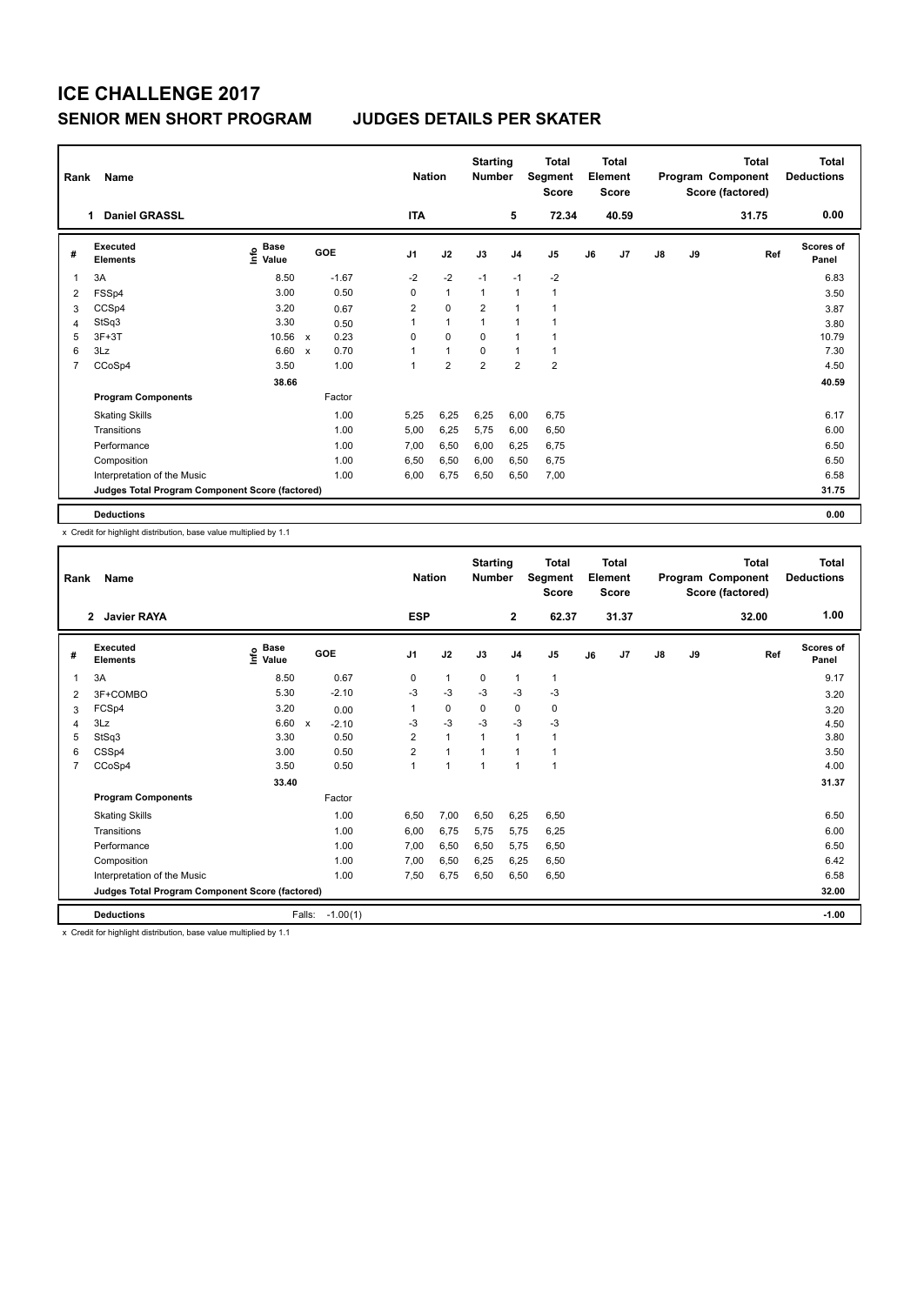| Rank           | Name                                            |                                  |                                   |                | <b>Nation</b> | <b>Starting</b><br><b>Number</b> |                | <b>Total</b><br>Segment<br><b>Score</b> | <b>Total</b><br>Element<br><b>Score</b> |       |               |    | <b>Total</b><br>Program Component<br>Score (factored) | <b>Total</b><br><b>Deductions</b> |
|----------------|-------------------------------------------------|----------------------------------|-----------------------------------|----------------|---------------|----------------------------------|----------------|-----------------------------------------|-----------------------------------------|-------|---------------|----|-------------------------------------------------------|-----------------------------------|
|                | <b>Mark WEBSTER</b><br>3                        |                                  |                                   | <b>AUS</b>     |               |                                  | 9              | 59.48                                   |                                         | 31.56 |               |    | 27.92                                                 | 0.00                              |
| #              | Executed<br><b>Elements</b>                     | <b>Base</b><br>o Base<br>⊆ Value | GOE                               | J <sub>1</sub> | J2            | J3                               | J <sub>4</sub> | J <sub>5</sub>                          | J6                                      | J7    | $\mathsf{J}8$ | J9 | Ref                                                   | Scores of<br>Panel                |
| 1              | 3A                                              | 8.50                             | 0.33                              | 0              | $\mathbf 0$   | 0                                | $\mathbf{1}$   | $\mathbf{1}$                            |                                         |       |               |    |                                                       | 8.83                              |
| 2              | $3Lz + 2T$                                      | 7.30                             | 0.00                              | 0              | $-1$          | $\mathbf 0$                      | $\mathbf 0$    | 0                                       |                                         |       |               |    |                                                       | 7.30                              |
| 3              | CCSp2                                           | 2.30                             | $-0.30$                           | $-2$           | $-1$          | $-1$                             | $-1$           | $-1$                                    |                                         |       |               |    |                                                       | 2.00                              |
| 4              | 3F                                              | 5.83                             | $\boldsymbol{\mathsf{x}}$<br>0.00 | 0              | $\mathbf 0$   | 0                                | $\mathbf 0$    | 0                                       |                                         |       |               |    |                                                       | 5.83                              |
| 5              | CCoSp2                                          | 2.50                             | 0.00                              | $-1$           | 0             | $\Omega$                         | 0              | 0                                       |                                         |       |               |    |                                                       | 2.50                              |
| 6              | StSq2                                           | 2.60                             | 0.50                              | 0              | $\mathbf{1}$  | $\overline{1}$                   | $\mathbf{1}$   | $\mathbf{1}$                            |                                         |       |               |    |                                                       | 3.10                              |
| $\overline{7}$ | FSSp2                                           | 2.30                             | $-0.30$                           | $-1$           | $-1$          | $-2$                             | $-1$           | $\mathbf 0$                             |                                         |       |               |    |                                                       | 2.00                              |
|                |                                                 | 31.33                            |                                   |                |               |                                  |                |                                         |                                         |       |               |    |                                                       | 31.56                             |
|                | <b>Program Components</b>                       |                                  | Factor                            |                |               |                                  |                |                                         |                                         |       |               |    |                                                       |                                   |
|                | <b>Skating Skills</b>                           |                                  | 1.00                              | 5,00           | 5,25          | 5,75                             | 5,75           | 6,25                                    |                                         |       |               |    |                                                       | 5.58                              |
|                | Transitions                                     |                                  | 1.00                              | 4,50           | 4,75          | 5,25                             | 5,50           | 6,00                                    |                                         |       |               |    |                                                       | 5.17                              |
|                | Performance                                     |                                  | 1.00                              | 4,50           | 5,50          | 5,50                             | 5,75           | 6,25                                    |                                         |       |               |    |                                                       | 5.58                              |
|                | Composition                                     |                                  | 1.00                              | 4,50           | 5,25          | 5,75                             | 6,00           | 6,25                                    |                                         |       |               |    |                                                       | 5.67                              |
|                | Interpretation of the Music                     |                                  | 1.00                              | 4,00           | 5,50          | 6,25                             | 6,00           | 6,25                                    |                                         |       |               |    |                                                       | 5.92                              |
|                | Judges Total Program Component Score (factored) |                                  |                                   |                |               |                                  |                |                                         |                                         |       |               |    |                                                       | 27.92                             |
|                | <b>Deductions</b>                               |                                  |                                   |                |               |                                  |                |                                         |                                         |       |               |    |                                                       | 0.00                              |

x Credit for highlight distribution, base value multiplied by 1.1

| Rank | Name                                            |                                           | <b>Nation</b>           |                | <b>Starting</b><br><b>Number</b> | <b>Total</b><br>Segment<br><b>Score</b> | <b>Total</b><br>Element<br><b>Score</b> |       |    |                | <b>Total</b><br>Program Component<br>Score (factored) | <b>Total</b><br><b>Deductions</b> |       |                           |
|------|-------------------------------------------------|-------------------------------------------|-------------------------|----------------|----------------------------------|-----------------------------------------|-----------------------------------------|-------|----|----------------|-------------------------------------------------------|-----------------------------------|-------|---------------------------|
|      | 4 Adrien TESSON                                 |                                           |                         | <b>FRA</b>     |                                  |                                         | $\overline{7}$                          | 56.56 |    | 27.14          |                                                       |                                   | 30.42 | 1.00                      |
| #    | Executed<br><b>Elements</b>                     | $\frac{e}{E}$ Base<br>$\frac{E}{E}$ Value | <b>GOE</b>              | J <sub>1</sub> | J2                               | J3                                      | J <sub>4</sub>                          | J5    | J6 | J <sub>7</sub> | $\mathsf{J}8$                                         | J9                                | Ref   | <b>Scores of</b><br>Panel |
| 1    | 3A                                              | 8.50                                      | $-3.00$                 | $-3$           | $-3$                             | $-3$                                    | $-3$                                    | $-3$  |    |                |                                                       |                                   |       | 5.50                      |
| 2    | FSSp4                                           | 3.00                                      | 0.50                    | 0              | $\overline{2}$                   | 1                                       | $\mathbf{1}$                            | 1     |    |                |                                                       |                                   |       | 3.50                      |
| 3    | StSq4                                           | 3.90                                      | 0.70                    | 1              | $\mathbf{1}$                     | 1                                       | $\mathbf{1}$                            | 0     |    |                |                                                       |                                   |       | 4.60                      |
| 4    | $2Lz + 3T$                                      | 7.04                                      | $\mathsf{x}$<br>$-0.70$ | $-1$           | $-2$                             | $\Omega$                                | $-1$                                    | $-1$  |    |                |                                                       |                                   |       | 6.34                      |
| 5    | $2Lo*$                                          | $\star$<br>0.00 x                         | 0.00                    |                |                                  |                                         | $\overline{\phantom{a}}$                |       |    |                |                                                       |                                   |       | 0.00                      |
| 6    | CCSp4                                           | 3.20                                      | 0.00                    | $\Omega$       | $\Omega$                         | $\Omega$                                | 0                                       | 0     |    |                |                                                       |                                   |       | 3.20                      |
| 7    | CCoSp4                                          | 3.50                                      | 0.50                    | $\overline{ }$ | $\blacktriangleleft$             | $\overline{1}$                          | $\mathbf{1}$                            | 1     |    |                |                                                       |                                   |       | 4.00                      |
|      |                                                 | 29.14                                     |                         |                |                                  |                                         |                                         |       |    |                |                                                       |                                   |       | 27.14                     |
|      | <b>Program Components</b>                       |                                           | Factor                  |                |                                  |                                         |                                         |       |    |                |                                                       |                                   |       |                           |
|      | <b>Skating Skills</b>                           |                                           | 1.00                    | 5.75           | 6,25                             | 6,25                                    | 6,75                                    | 6,00  |    |                |                                                       |                                   |       | 6.17                      |
|      | Transitions                                     |                                           | 1.00                    | 4,75           | 6,00                             | 5,50                                    | 6,00                                    | 5,75  |    |                |                                                       |                                   |       | 5.75                      |
|      | Performance                                     |                                           | 1.00                    | 6,50           | 6,00                             | 5,75                                    | 6,25                                    | 5,75  |    |                |                                                       |                                   |       | 6.00                      |
|      | Composition                                     |                                           | 1.00                    | 5,75           | 7,00                             | 6,00                                    | 6,50                                    | 6,00  |    |                |                                                       |                                   |       | 6.17                      |
|      | Interpretation of the Music                     |                                           | 1.00                    | 6,00           | 6,50                             | 6,25                                    | 6,50                                    | 6,25  |    |                |                                                       |                                   |       | 6.33                      |
|      | Judges Total Program Component Score (factored) |                                           |                         |                |                                  |                                         |                                         |       |    |                |                                                       |                                   |       | 30.42                     |
|      | <b>Deductions</b>                               |                                           | Falls:<br>$-1.00(1)$    |                |                                  |                                         |                                         |       |    |                |                                                       |                                   |       | $-1.00$                   |

\* Invalid element x Credit for highlight distribution, base value multiplied by 1.1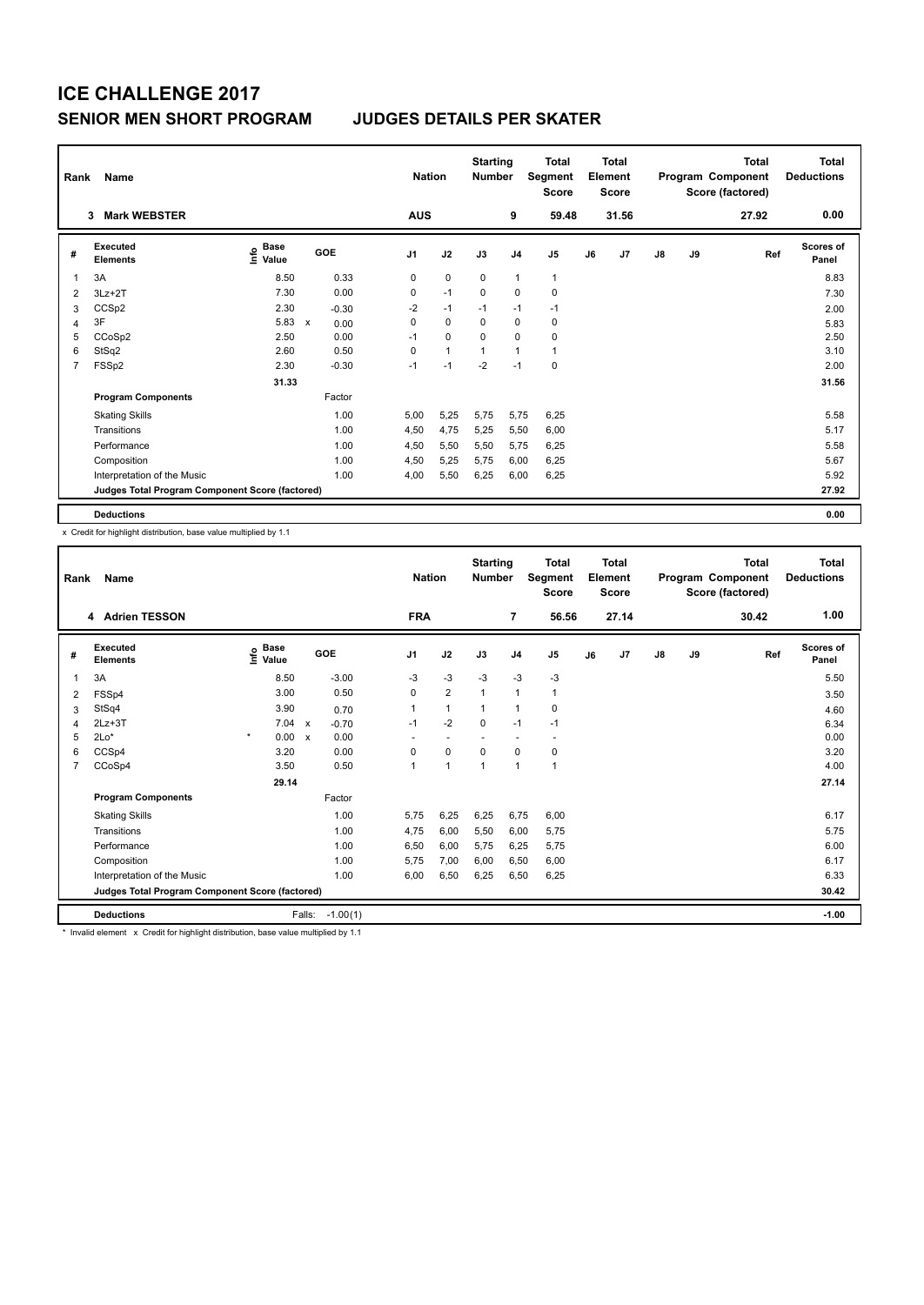| Rank           | Name                                            |                                  |                                      |                | <b>Nation</b>  |                |                | <b>Starting</b><br><b>Total</b><br><b>Number</b><br>Segment<br><b>Score</b> |    | <b>Total</b><br>Element<br><b>Score</b> |               |    | Total<br>Program Component<br>Score (factored) | <b>Total</b><br><b>Deductions</b> |
|----------------|-------------------------------------------------|----------------------------------|--------------------------------------|----------------|----------------|----------------|----------------|-----------------------------------------------------------------------------|----|-----------------------------------------|---------------|----|------------------------------------------------|-----------------------------------|
|                | 5 Alexander MASZLJANKO                          |                                  |                                      | <b>HUN</b>     |                |                | 8              | 52.23                                                                       |    | 24.39                                   |               |    | 27.84                                          | 0.00                              |
| #              | Executed<br><b>Elements</b>                     | <b>Base</b><br>o Base<br>⊆ Value | GOE                                  | J <sub>1</sub> | J2             | J3             | J <sub>4</sub> | J <sub>5</sub>                                                              | J6 | J7                                      | $\mathsf{J}8$ | J9 | Ref                                            | Scores of<br>Panel                |
| 1              | $3Lz + 2T$                                      | 7.30                             | 0.00                                 | 0              | $\mathbf 0$    | $\mathbf 0$    | $\mathbf 0$    | 0                                                                           |    |                                         |               |    |                                                | 7.30                              |
| 2              | FCSp4                                           | 3.20                             | 0.50                                 | 1              | $\mathbf 0$    | $\overline{1}$ | $\overline{1}$ | $\overline{1}$                                                              |    |                                         |               |    |                                                | 3.70                              |
| 3              | $1F^*$                                          | $\star$<br>0.00                  | 0.00                                 | ٠              |                |                |                |                                                                             |    |                                         |               |    |                                                | 0.00                              |
| 4              | CSSp4                                           | 3.00                             | 0.50                                 |                | $\overline{1}$ | 1              | $\overline{1}$ | 1                                                                           |    |                                         |               |    |                                                | 3.50                              |
| 5              | StSq2                                           | 2.60                             | 0.33                                 | 0              | $\Omega$       | -1             | $\overline{1}$ | 1                                                                           |    |                                         |               |    |                                                | 2.93                              |
| 6              | 2A                                              | 3.63                             | $-0.50$<br>$\boldsymbol{\mathsf{x}}$ | $-2$           | $-1$           | 0              | $-1$           | $-1$                                                                        |    |                                         |               |    |                                                | 3.13                              |
| $\overline{7}$ | CCoSp4                                          | 3.50                             | 0.33                                 | 0              | $-1$           | $\overline{1}$ | $\mathbf{1}$   | $\mathbf{1}$                                                                |    |                                         |               |    |                                                | 3.83                              |
|                |                                                 | 23.23                            |                                      |                |                |                |                |                                                                             |    |                                         |               |    |                                                | 24.39                             |
|                | <b>Program Components</b>                       |                                  | Factor                               |                |                |                |                |                                                                             |    |                                         |               |    |                                                |                                   |
|                | <b>Skating Skills</b>                           |                                  | 1.00                                 | 5,00           | 4,50           | 6,50           | 6,00           | 6,00                                                                        |    |                                         |               |    |                                                | 5.67                              |
|                | Transitions                                     |                                  | 1.00                                 | 4,75           | 4,25           | 6,00           | 5,25           | 5,75                                                                        |    |                                         |               |    |                                                | 5.25                              |
|                | Performance                                     |                                  | 1.00                                 | 5.50           | 4,75           | 6,25           | 5,50           | 5,75                                                                        |    |                                         |               |    |                                                | 5.58                              |
|                | Composition                                     |                                  | 1.00                                 | 5,25           | 4,50           | 6,50           | 5,75           | 6,00                                                                        |    |                                         |               |    |                                                | 5.67                              |
|                | Interpretation of the Music                     |                                  | 1.00                                 | 5,00           | 4,50           | 6,50           | 6,00           | 6,00                                                                        |    |                                         |               |    |                                                | 5.67                              |
|                | Judges Total Program Component Score (factored) |                                  |                                      |                |                |                |                |                                                                             |    |                                         |               |    |                                                | 27.84                             |
|                | <b>Deductions</b>                               |                                  |                                      |                |                |                |                |                                                                             |    |                                         |               |    |                                                | 0.00                              |

\* Invalid element x Credit for highlight distribution, base value multiplied by 1.1

|                | <b>Name</b><br>Rank<br><b>Tomas KUPKA</b><br>6  |   |                                           |              |         |                | <b>Nation</b> |      | <b>Starting</b><br><b>Number</b> | <b>Total</b><br>Segment<br><b>Score</b> | <b>Total</b><br>Element<br><b>Score</b><br>25.47 |    |               |    | <b>Total</b><br>Program Component<br>Score (factored) | Total<br><b>Deductions</b> |
|----------------|-------------------------------------------------|---|-------------------------------------------|--------------|---------|----------------|---------------|------|----------------------------------|-----------------------------------------|--------------------------------------------------|----|---------------|----|-------------------------------------------------------|----------------------------|
|                |                                                 |   |                                           |              |         | <b>CZE</b>     |               |      | 10                               | 50.23                                   |                                                  |    |               |    | 24.76                                                 | 0.00                       |
| #              | Executed<br><b>Elements</b>                     |   | $\frac{e}{E}$ Base<br>$\frac{E}{E}$ Value |              | GOE     | J <sub>1</sub> | J2            | J3   | J <sub>4</sub>                   | J <sub>5</sub>                          | J6                                               | J7 | $\mathsf{J}8$ | J9 | Ref                                                   | <b>Scores of</b><br>Panel  |
| 1              | 3A                                              |   | 8.50                                      |              | $-1.00$ | $-1$           | $-1$          | $-1$ | $-1$                             | $-1$                                    |                                                  |    |               |    |                                                       | 7.50                       |
| 2              | CCSp1                                           |   | 2.00                                      |              | $-0.60$ | $-3$           | $-2$          | $-2$ | $-2$                             | $\mathbf 0$                             |                                                  |    |               |    |                                                       | 1.40                       |
| 3              | $3Lz + 3T$                                      |   | 10.30                                     |              | $-0.70$ | $-1$           | $-1$          | 0    | $-1$                             | $-1$                                    |                                                  |    |               |    |                                                       | 9.60                       |
| 4              | CCoSp3                                          |   | 3.00                                      |              | $-0.10$ | $-1$           | 0             | 0    | $-1$                             | $\mathbf{1}$                            |                                                  |    |               |    |                                                       | 2.90                       |
| 5              | 3Fe                                             | e | 4.07                                      | $\mathsf{x}$ | $-2.10$ | $-3$           | $-3$          | $-3$ | $-3$                             | $-3$                                    |                                                  |    |               |    |                                                       | 1.97                       |
| 6              | StSq2                                           |   | 2.60                                      |              | $-0.50$ | $-2$           | $-1$          | $-1$ | $-1$                             | $\mathbf 0$                             |                                                  |    |               |    |                                                       | 2.10                       |
| $\overline{7}$ | FSSp                                            |   | 0.00                                      |              | 0.00    |                |               |      |                                  | $\overline{\phantom{a}}$                |                                                  |    |               |    |                                                       | 0.00                       |
|                |                                                 |   | 30.47                                     |              |         |                |               |      |                                  |                                         |                                                  |    |               |    |                                                       | 25.47                      |
|                | <b>Program Components</b>                       |   |                                           |              | Factor  |                |               |      |                                  |                                         |                                                  |    |               |    |                                                       |                            |
|                | <b>Skating Skills</b>                           |   |                                           |              | 1.00    | 4,00           | 4,50          | 5,50 | 5,50                             | 5,50                                    |                                                  |    |               |    |                                                       | 5.17                       |
|                | Transitions                                     |   |                                           |              | 1.00    | 3,50           | 4.75          | 5,00 | 5,00                             | 5,25                                    |                                                  |    |               |    |                                                       | 4.92                       |
|                | Performance                                     |   |                                           |              | 1.00    | 3,75           | 4,25          | 5,00 | 4,75                             | 5,25                                    |                                                  |    |               |    |                                                       | 4.67                       |
|                | Composition                                     |   |                                           |              | 1.00    | 3.75           | 4,75          | 5,25 | 5,25                             | 5,50                                    |                                                  |    |               |    |                                                       | 5.08                       |
|                | Interpretation of the Music                     |   |                                           |              | 1.00    | 3,50           | 4,50          | 5,25 | 5,00                             | 5,50                                    |                                                  |    |               |    |                                                       | 4.92                       |
|                | Judges Total Program Component Score (factored) |   |                                           |              |         |                |               |      |                                  |                                         |                                                  |    |               |    |                                                       | 24.76                      |
|                | <b>Deductions</b>                               |   |                                           |              |         |                |               |      |                                  |                                         |                                                  |    |               |    |                                                       | 0.00                       |

x Credit for highlight distribution, base value multiplied by 1.1 e Wrong edge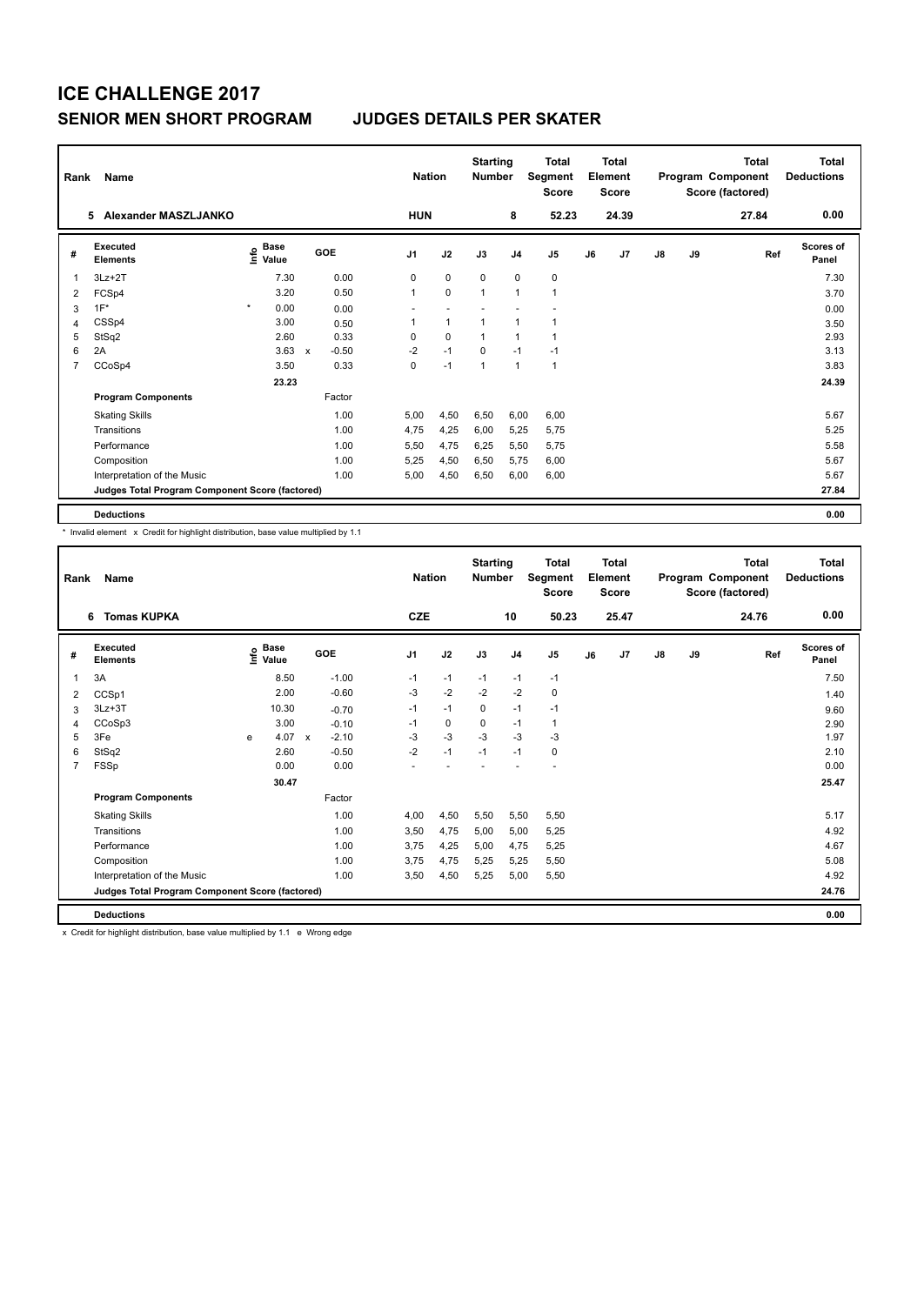| Rank           | <b>Name</b>                                     |         | <b>Nation</b>                    |            | <b>Starting</b><br><b>Number</b> | Total<br>Segment<br><b>Score</b> | <b>Total</b><br>Element<br><b>Score</b> |                          |                          |    | <b>Total</b><br>Program Component<br>Score (factored) | <b>Total</b><br><b>Deductions</b> |    |       |                           |
|----------------|-------------------------------------------------|---------|----------------------------------|------------|----------------------------------|----------------------------------|-----------------------------------------|--------------------------|--------------------------|----|-------------------------------------------------------|-----------------------------------|----|-------|---------------------------|
|                | 7 Landry LE MAY                                 |         |                                  |            | <b>FRA</b>                       |                                  |                                         | 3                        | 46.21                    |    | 20.70                                                 |                                   |    | 26.51 | 1.00                      |
| #              | Executed<br><b>Elements</b>                     |         | <b>Base</b><br>e Base<br>⊆ Value | GOE        | J <sub>1</sub>                   | J2                               | J3                                      | J <sub>4</sub>           | J <sub>5</sub>           | J6 | J7                                                    | $\mathsf{J}8$                     | J9 | Ref   | <b>Scores of</b><br>Panel |
| $\overline{1}$ | 3A                                              |         | 8.50                             | $-3.00$    | $-3$                             | $-3$                             | $-3$                                    | -3                       | $-3$                     |    |                                                       |                                   |    |       | 5.50                      |
| 2              | $2Lz$ *                                         | $\star$ | 0.00                             | 0.00       | $\overline{\phantom{a}}$         | $\overline{\phantom{a}}$         | $\overline{\phantom{a}}$                | $\overline{\phantom{a}}$ | $\overline{\phantom{a}}$ |    |                                                       |                                   |    |       | 0.00                      |
| 3              | FSSp3                                           |         | 2.60                             | 0.00       | 0                                | $\mathbf{1}$                     | $-1$                                    | 0                        | 0                        |    |                                                       |                                   |    |       | 2.60                      |
| $\overline{4}$ | $3T+3T<$                                        | $\prec$ | 7.30                             | $-2.10$    | -3                               | $-3$                             | $-3$                                    | $-3$                     | $-3$                     |    |                                                       |                                   |    |       | 5.20                      |
| 5              | StSq2                                           |         | 2.60                             | 0.00       | $\Omega$                         | $\mathbf 0$                      | $\Omega$                                | $\mathbf 0$              | $\mathbf 0$              |    |                                                       |                                   |    |       | 2.60                      |
| 6              | CCSp3                                           |         | 2.80                             | 0.00       | 0                                | $\mathbf 0$                      | $\mathbf 0$                             | $\mathbf 0$              | $\mathbf 0$              |    |                                                       |                                   |    |       | 2.80                      |
| $\overline{7}$ | CCoSp2V                                         |         | 2.00                             | 0.00       | 0                                | $\pmb{0}$                        | $-1$                                    | 0                        | 0                        |    |                                                       |                                   |    |       | 2.00                      |
|                |                                                 |         | 25.80                            |            |                                  |                                  |                                         |                          |                          |    |                                                       |                                   |    |       | 20.70                     |
|                | <b>Program Components</b>                       |         |                                  | Factor     |                                  |                                  |                                         |                          |                          |    |                                                       |                                   |    |       |                           |
|                | <b>Skating Skills</b>                           |         |                                  | 1.00       | 4,75                             | 5,25                             | 5,75                                    | 5,50                     | 5,50                     |    |                                                       |                                   |    |       | 5.42                      |
|                | Transitions                                     |         |                                  | 1.00       | 4,50                             | 5,25                             | 5,25                                    | 5,00                     | 5,25                     |    |                                                       |                                   |    |       | 5.17                      |
|                | Performance                                     |         |                                  | 1.00       | 4,50                             | 5,00                             | 5,25                                    | 5,25                     | 5,50                     |    |                                                       |                                   |    |       | 5.17                      |
|                | Composition                                     |         |                                  | 1.00       | 4,50                             | 5,50                             | 5,50                                    | 5,25                     | 5,25                     |    |                                                       |                                   |    |       | 5.33                      |
|                | Interpretation of the Music                     |         |                                  | 1.00       | 4,25                             | 5,25                             | 5,50                                    | 5,50                     | 5,50                     |    |                                                       |                                   |    |       | 5.42                      |
|                | Judges Total Program Component Score (factored) |         |                                  |            |                                  |                                  |                                         |                          |                          |    |                                                       |                                   |    |       | 26.51                     |
|                | <b>Deductions</b>                               |         | Falls:                           | $-1.00(1)$ |                                  |                                  |                                         |                          |                          |    |                                                       |                                   |    |       | $-1.00$                   |

< Under-rotated jump \* Invalid element

| Rank           | Name                                            |                              |         |                | <b>Nation</b> |          | <b>Starting</b><br><b>Number</b> | <b>Total</b><br>Segment<br><b>Score</b> |    | Total<br>Element<br><b>Score</b> |               |    | <b>Total</b><br>Program Component<br>Score (factored) | <b>Total</b><br><b>Deductions</b> |
|----------------|-------------------------------------------------|------------------------------|---------|----------------|---------------|----------|----------------------------------|-----------------------------------------|----|----------------------------------|---------------|----|-------------------------------------------------------|-----------------------------------|
|                | 8<br><b>Albert MUCK</b>                         |                              |         | <b>AUT</b>     |               |          | 6                                | 45.72                                   |    | 25.56                            |               |    | 20.16                                                 | 0.00                              |
| #              | Executed<br><b>Elements</b>                     | <b>Base</b><br>lnfo<br>Value | GOE     | J <sub>1</sub> | J2            | J3       | J <sub>4</sub>                   | J5                                      | J6 | J7                               | $\mathsf{J}8$ | J9 | Ref                                                   | <b>Scores of</b><br>Panel         |
| 1              | 3Lz                                             | 6.00                         | $-1.17$ | $-2$           | $-2$          | $-2$     | $-1$                             | $-1$                                    |    |                                  |               |    |                                                       | 4.83                              |
| 2              | 2A                                              | 3.30                         | $-0.17$ | 0              | 0             | $-1$     | $-1$                             | 0                                       |    |                                  |               |    |                                                       | 3.13                              |
| 3              | $3S+2T$                                         | 5.70                         | $-0.23$ | $-1$           | 0             | $-1$     | 0                                | 0                                       |    |                                  |               |    |                                                       | 5.47                              |
| 4              | CCoSp4                                          | 3.50                         | 0.50    | $\Omega$       | 1             | 1        | $\mathbf{1}$                     | 1                                       |    |                                  |               |    |                                                       | 4.00                              |
| 5              | CSSp4                                           | 3.00                         | $-0.10$ | $\Omega$       | $-1$          | $\Omega$ | 0                                | $-1$                                    |    |                                  |               |    |                                                       | 2.90                              |
| 6              | StSq2                                           | 2.60                         | $-0.17$ | $-1$           | $-1$          | 0        | 0                                | 0                                       |    |                                  |               |    |                                                       | 2.43                              |
| $\overline{7}$ | FCSp3                                           | 2.80                         | 0.00    | $-2$           | $\Omega$      | $\Omega$ | $\Omega$                         | 0                                       |    |                                  |               |    |                                                       | 2.80                              |
|                |                                                 | 26.90                        |         |                |               |          |                                  |                                         |    |                                  |               |    |                                                       | 25.56                             |
|                | <b>Program Components</b>                       |                              | Factor  |                |               |          |                                  |                                         |    |                                  |               |    |                                                       |                                   |
|                | <b>Skating Skills</b>                           |                              | 1.00    | 4,25           | 4,00          | 4,75     | 4,50                             | 5,00                                    |    |                                  |               |    |                                                       | 4.50                              |
|                | Transitions                                     |                              | 1.00    | 3,50           | 3,50          | 3,50     | 4,25                             | 4,75                                    |    |                                  |               |    |                                                       | 3.75                              |
|                | Performance                                     |                              | 1.00    | 3.75           | 3.75          | 4,00     | 4,50                             | 4,75                                    |    |                                  |               |    |                                                       | 4.08                              |
|                | Composition                                     |                              | 1.00    | 3.75           | 3,50          | 3,75     | 4,50                             | 5,00                                    |    |                                  |               |    |                                                       | 4.00                              |
|                | Interpretation of the Music                     |                              | 1.00    | 3,50           | 3,50          | 3,75     | 4,25                             | 4,75                                    |    |                                  |               |    |                                                       | 3.83                              |
|                | Judges Total Program Component Score (factored) |                              |         |                |               |          |                                  |                                         |    |                                  |               |    |                                                       | 20.16                             |
|                | <b>Deductions</b>                               |                              |         |                |               |          |                                  |                                         |    |                                  |               |    |                                                       | 0.00                              |